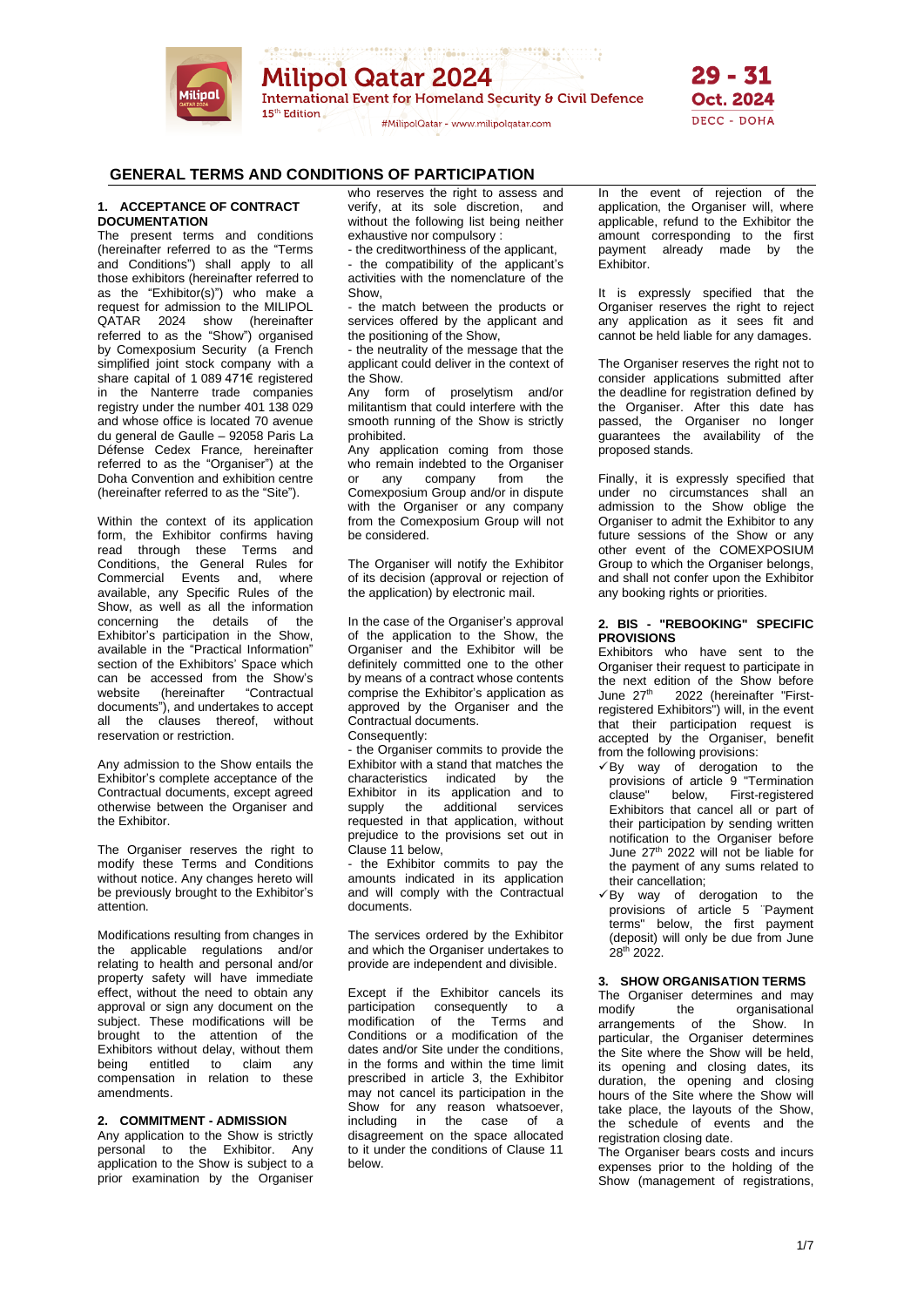advertising and promotion of the Show, etc.).

In the event of cancellation of the Show other than in the cases referred to in articles 25 and 26 below, the Organiser will immediately notify the Exhibitors by any written means and the sums received by the Organiser will be refunded to the Exhibitor.

In the event the Show is postponed to a later date and/or relocated to a different Site, other than in the cases referred to in articles 25 and 26 below, these changes shall be notified to the Exhibitor by any written means. Unless the Exhibitor cancels its application to participate by means of registered post with confirmation of delivery, sent to the Organiser within 8 days of the said notification, the new dates and/or new Site hosting the Show are deemed to be accepted by the Exhibitor. The Organiser will retain the amount of the deposit and/or participation fees already paid by the Exhibitor for participation in the postponed Show and the Exhibitor remains liable to pay the full amount due in respect of his participation in the postponed Show in accordance with the payment terms as amended *mutatis mutandis*.

In the event of a modification of these Terms and Conditions which would not have immediate effect as set out in article 1, the Exhibitor will be notified of this change by any written means. Unless the Exhibitor cancels its application to participate by means of registered post with confirmation of delivery, sent to the Organiser within 8 days of the said notification, the Exhibitor will be considered as having accepted the amended version of the Terms and Conditions.

The Parties expressly agree that only substantial modifications concerning articles 1, 2, 3, 5, 9, 25 and 26 of these Terms and Conditions give the Exhibitor the right to cancel its participation in the Show within the following 8-day period, it being specified that modifications concerning the duration of the Show and/or the procedures for opening and closing the Site do not give the Exhibitor the right to withdraw his request to participate.

#### **3A SPECIFIC REGULATIONS**

The Show is a trade only show. Admittance is only possible with an official invitation, from Exhibitor or from the Organiser.

Any Exhibitor must wear his/her identify badge. At the Show entrance, participants will also be requested to present proof of their identity. Minors under 16 are not allowed to attend the Show.

Due to the highly sensitive nature of the Show and in order to preserve its neutrality, the Exhibitor accepts and

acknowledges that his participation may be cancelled due to his direct or indirect involvement in the news, in a diplomatic, judicial and/or security matter concerning him, this measure being taken as a precaution.

In this case, the Exhibitor will be notified as soon as possible by the Organiser who will reimburse the amount of his participation, without the Exhibitor being able to claim damages or seek the responsibility of the Organiser in this regard.

### **4. INVOICING TERMS**

All prices stated on the Organiser's documentation and on the Show's website are expressed in euros exclusive of taxes. In accordance with the legislative and regulatory requirements that apply to these services, the value added tax at the current applicable rate will be added.

#### **5. PAYMENT TERMS**

Payment of contractually due amounts shall be made as they fall due and in the following manner:

- the first instalment (deposit): shall be paid with the application form sent by post or when the Exhibitor submits its online application, by cheque or bank transfer or, when the application is submitted online, by debit card or at any other date fixed by the Organiser and stated in the application form,

the balance shall be paid no later than fifteen (15) days after the date of issue of the balancing invoice, by cheque or bank transfer. No discounts are available for early payment or payments on account.

Registrations occurring less than thirty (30) days before the opening of the Show must be paid in full by the Exhibitor no more than eight (8) days after the date on which the corresponding invoice was sent to the Exhibitor.

That time frame will be reduced to two (2) days if the Exhibitor registers fewer than eight (8) days before the Show opens, and in all instances, payment must be received by the Organiser at least two (2) days before the Show opens.

All requests for an equipped stand submitted after registration shall be payable in full at the time of request.

All amounts should be made payable to the Organiser and must be in euros.

### **6. SECURE PAYMENT AND PROOF OF TRANSACTION FOR ONLINE APPLICATIONS**

The Show website is protected by a<br>secure payment system. The secure payment system. The Organiser has adopted the ATOS SSL encryption procedure, which encodes and protects confidential information.

Unless proven otherwise, data recorded by the Organiser shall constitute proof of all dealings between the Organiser and the Exhibitor.

Data recorded by the payment system constitutes proof of the financial transactions.

#### **7. LATE AND MISSED PAYMENTS**

Any amounts that remain outstanding after the invoice payment date, will result in the automatic application of late payment interest equal to three times the statutory interest rate, starting from the day following the invoice due date.

If the payment deadlines set out in Clause 5 "Payment Terms" above are not respected, a fixed fee of €40 for debt recovery fees shall be charged by the Organiser in addition to the late payment penalties referred to above (Art. L-441-3, L441- 6 and D445-5 of the French Commercial Code). This fixed fee does not preclude any other fees incurred by the Organiser in recovering unpaid invoices.

Once a stand location has been allocated to an Exhibitor, the balance must be paid before the date stated on the invoice.

Stands will only be made available to Exhibitors once full payment has been received.

#### **8. VAT**

Exhibitors from outside France can obtain a VAT refund as follows:

### **\* For companies from European Union member countries:**

• Submit the refund request via the appropriate online State portal where the Exhibitor is registered in accordance with the provisions of Directive 2008/9/CE of 12 February 2008. In France, this is the fiscal portal at www.impot.gouv.fr.

• A digital copy of the original invoices for all sums over €1,000 excl. tax must be submitted with the online refund request.

The refund request must be submitted by 30 September of the calendar year that follows the refund period.

**\* For companies from countries outside the European Union:**

The Exhibitors concerned must appoint a tax representative in France to carry out all tax formalities.

#### **9. TERMINATION CLAUSE – PENALTY CLAUSE**

**9.1** If the Exhibitor fails to pay any of the amounts it owes by the due date regardless of the reason, the contract binding it to the Organiser will be terminated seven (7) days after the Organiser has sent a formal notice expressly stating the terms of this Clause 9.1 to the Exhibitor by any written means , when the breach remains unresolved.

If the Exhibitor expresses the intention of cancelling its participation to the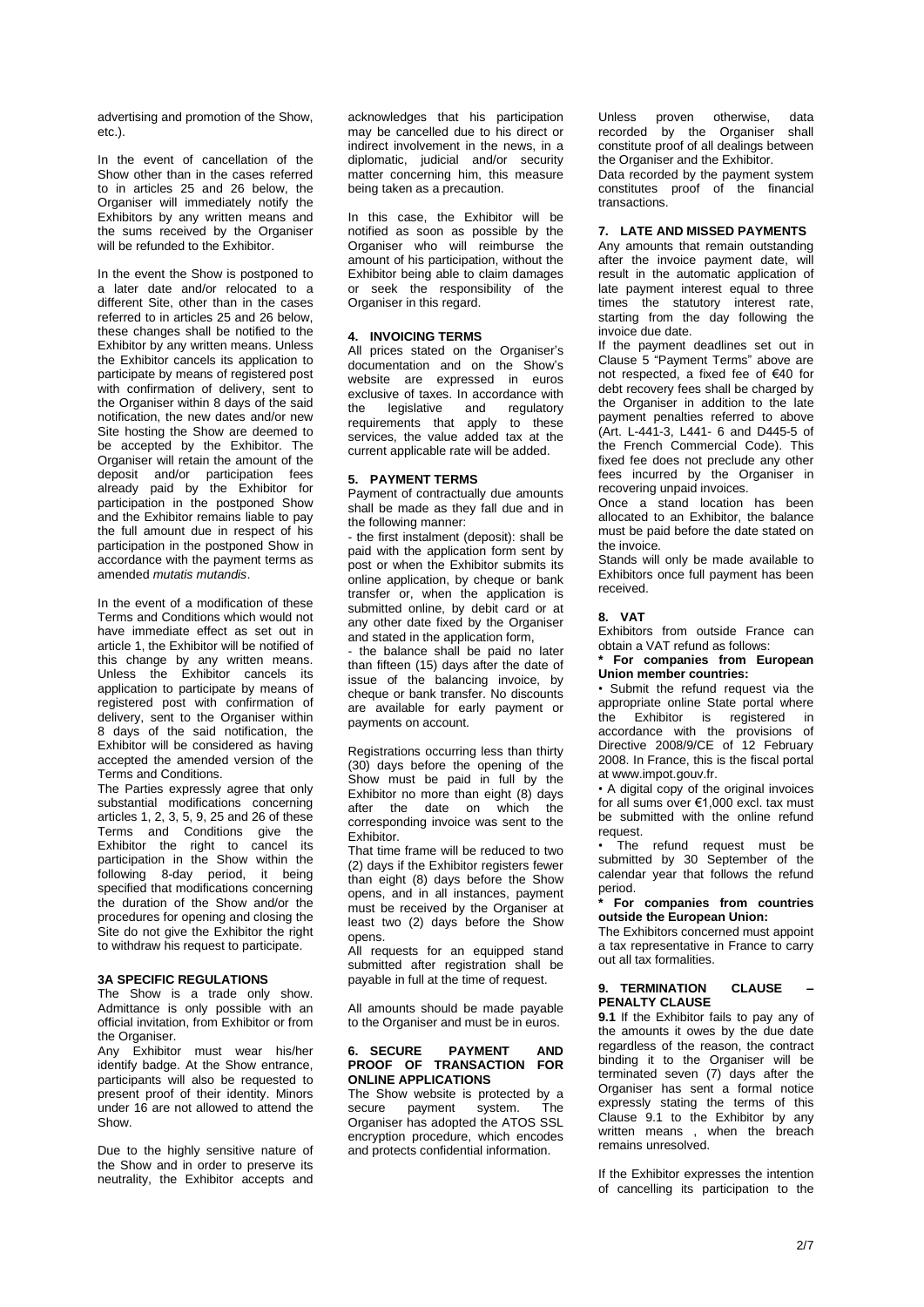Show, regardless of the reason, the Organiser may implement this termination clause by sending it a formal notice to abandon the<br>cancellation and confirm its cancellation and confirm its participation within seven (7) days.

That period of seven (7) days will begin on the date of the formal notice's notification to the Exhibitor.

The contract will automatically be terminated upon expiration of the above time frame, without the need for the Organiser to have the termination recorded by the courts, and the Organiser will immediately be free to dispose of the space allocated to the **Exhibitor** 

In the event of termination of the contract in application of this clause, the Exhibitor remains liable to pay the Organiser the full price of its<br>participation in the Show. participation Consequently, the amounts previously paid will definitively remain the property of the Organiser and any outstanding amounts will immediately fall due.

**9.2** As an exception to the above, the contract between the Exhibitor and the Organiser will immediately be terminated as of right and without formal notice:

- if the Exhibitor does not occupy its stand by the day before the Show opens to the public, regardless of the reason,
- in the event of the Exhibitor's registration less than thirty (30) days before the Show opens, if the payment stipulated in Clause 5 of these Terms and Conditions is not made within the time frame set out in the said clause (either eight (8) days or two (2) after the invoice was sent and, in any case, at least two (2) days before the Show opens), regardless of the reason.

In the cases mentioned in article 9.2, the consequences of termination will be the same as those provided by article 9.1.

### **10. INSURANCE**

The Organiser is not liable for any damages or losses caused by an Exhibitor to a third party or any damage suffered by the Exhibitor's property and the Exhibitor shall be responsible for taking out and meeting the costs of an adequate policy. Therefore the Exhibitor hereby expressly acknowledges that it has subscribed to an insurance policy with an insurer that covers its third party liabilities and the liability of any person directly or indirectly participating in its activities and/or those of its company in respect of any physical injury and material and non-material loss or damage caused to others and arising directly as a consequence of the Exhibitor's participation and/or that of its company, in the Exhibition (including during the periods when the stands are being assembled and disassembled).

### **11. ALLOCATION OF STANDS**

The Organiser will draw up a Show floor plan and allocate stand areas as applications are received, taking into account the Show's different sections. The Organiser will do its best to take into account the wishes expressed by the Exhibitors and the nature of the products exhibited. So as to be able to do this, and taking into account the inherent constraints imposed in the placement of Exhibitors, the Organiser reserves the right to modify the surface area requested by the Exhibitor, up to a maximum of 20%, and to modify the corresponding invoice accordingly, without this giving the Exhibitor the right to cancel its application. The Organiser alone can determine the general arrangement of the Show, as well as the arrangement of the stands at the Site.

Participation in previous events does not give the Exhibitor any special rights to stand locations.

Any complaints made by an Exhibitor about the allocation of stand areas should be addressed in writing to the Organiser within seven (7) days of receiving of the Show's floor plan. The Organiser will review such complaints if they are supported by detailed documentation that clearly sets out the serious nature of, and/or the reasons for, the complaint.

If the Exhibitor has not contacted the Organiser within seven (7) days of sending the features of the Exhibitor's location, the Exhibitor shall be deemed to have accepted the stand allocated to it.

Under no circumstances shall the Organiser be held liable for any consequences arising (disturbances, commercial damages among other things) from the location of a stand allocated to an Exhibitor.

#### **12. SUBLETTING/SHARED EXHIBITING**

The Exhibitor may not provide advertising services on any media for a company that is not itself an Exhibitor. Furthermore, the Exhibitor is prohibited from assigning or subletting any stand or part of any stand area that it has been allocated without prior written agreement from the Organiser stating its partners (co-exhibitors, corporation represented…). If the Organiser agrees to the latter, the Exhibitor must pay individual registration fees for each of the companies being on its stand. The Exhibitor will ensure that any sublessee on its stand complies with the Contractual documents. The Exhibitor is liable notably for any breach of the Contractual documents committed by any sub-lessee on its stand. Moreover the Exhibitor hereby holds harmless the Organiser against any dispute, claim, charge, judgement and/or miscellaneous disbursements that may

arise as a consequence of any company present on its stand in relation to their participation in the Show.

#### **13. STANDS**

Information regarding the installation, equipment and removal of stands will be available in the Exhibitor's Guide:

#### **a) Stand use - compliance with applicable laws and regulations**

Exhibitors are required to be familiar with and comply with all applicable regulations in force at the time of the Show, whether issued by public authorities or by the Organiser, in particular the no-smoking rules that apply to the public areas, the Fire Safety Regulations and the Health and Safety Regulations.

The Fire Safety Regulations and the Health and Safety Regulations will be communicated to Exhibitors in the Exhibitor's Guide.

The Organiser prohibits the operation of any stand that does not comply with these regulations.

The Exhibitor agrees to comply with all laws and regulations that apply to its business and/or the services and businesses that it wishes to develop within the scope of its participation in the Show. To this end, the Exhibitor will lodge all mandatory declarations and obtain the necessary approval and/or accreditation (including for selling and giving away drinks to be consumed on site) so that under no circumstances shall the Organiser have cause to be concerned.

Lastly, the Exhibitor will not cause any discomfort (noise, odour, etc.) to neighbouring Exhibitors or negatively impact the Show's organisation.

#### **b) Exclusive services of the stand**

To optimise the safety of people and property during the Show, Exhibitors wishing to order caretaking, cleaning and handling services ratify the preselection and negotiation carried out by the Organiser by authorising it to enter into the service provision agreement(s) in its name and on its behalf. It acknowledges having read the essential conditions of these agreements at the time of registering, and having been informed of the need to refer to the Exhibitor's Guide.

The Organiser's mandate shall end upon conclusion of the service<br>provision agreement (cleaning, agreement handling and/or caretaking).

Performance of the contract and its<br>follow-ups shall therefore be follow-ups shall therefore be exclusively managed by the Exhibitor and the service provider, to which it must directly pay the price of the service without COMEXPOSIUM being its agent. Any complaint must therefore be sent to and dealt with directly by the Service Provider. The Organiser shall remain third party to this contractual relationship.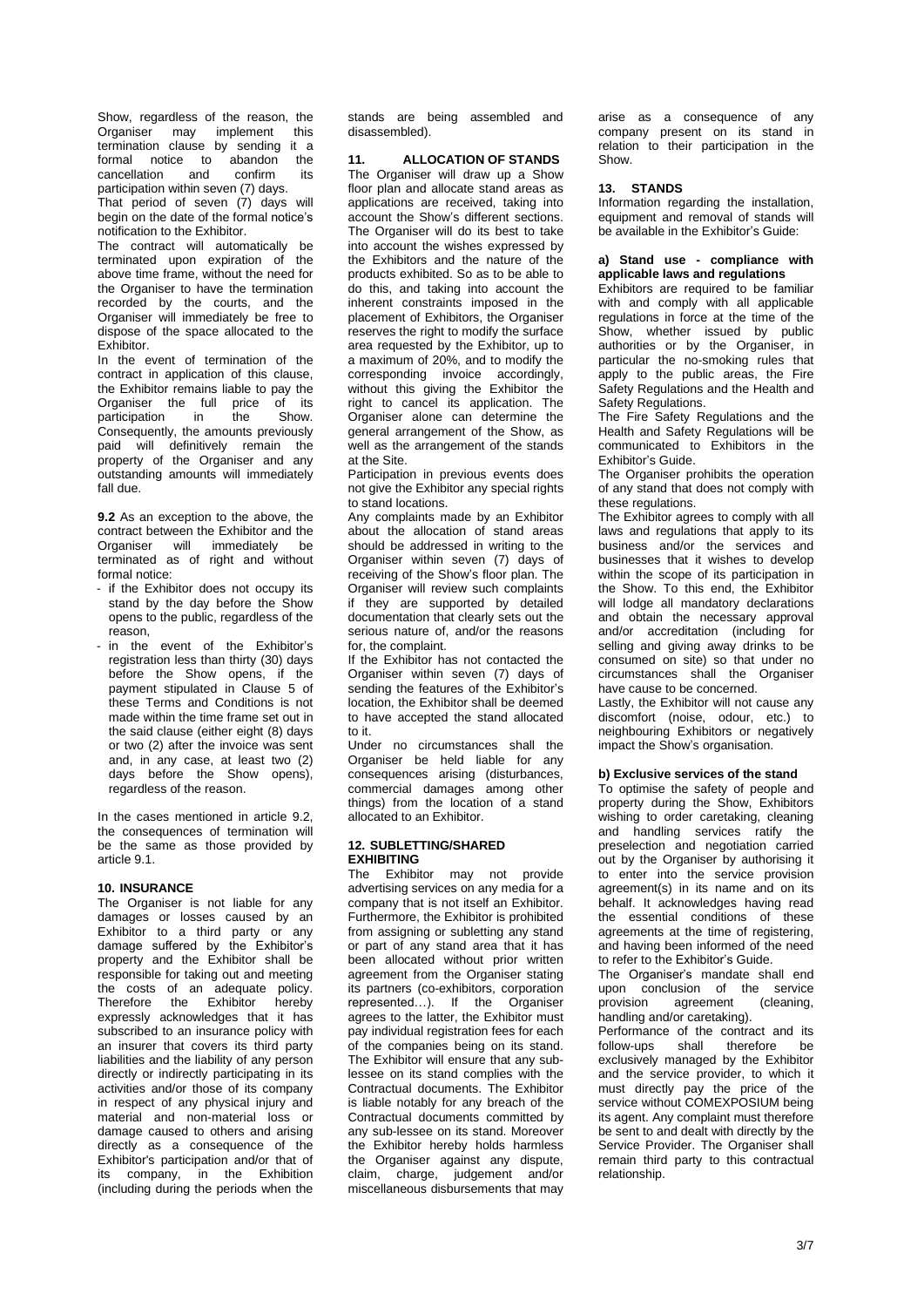In any event, pursuant to this mandate, only the Exhibitor shall be bound to the service provider in question. The Exhibitor may not seek the liability of the Organiser under any circumstances, save for the missions conferred as strictly defined previously

### **c) Damage**

Unless stated otherwise, the stand area, the stand itself and any equipment made available to the Exhibitor by the Organiser shall be deemed to be in good condition.

The leased stand must be returned to the Organiser in a clean condition and cleared of any rubbish. The stand and any equipment provided as stand fittings must be returned to the Organiser in good condition. Any damage caused to the occupied space, the stand, the supplied equipment or the existing infrastructure recorded upon return of the stand will be invoiced to the Exhibitor.

#### **d) Stand occupation**

The Exhibitors will occupy their stands no later than the day before the Show opens to the public.

The stand must be continually occupied by the Exhibitor during opening hours of the Show to the public.

#### **e) Pass readers**

The pass readers which may be purchased by the Exhibitor give the visitors the possibility to identify themselves on the Exhibitor's stand, so the Organiser may provide to the Exhibitor their following personal data at least: name, surname, email address, company name, address, telephone, fax. This identification process depends on the visitors consent to have their personal data transmitted to the Exhibitor. For that reason, the Organiser does not guarantee the Exhibitor to provide him with a determined amount of data.

The Exhibitor is required to comply with the regulations applicable to the protection of personal data and the<br>sales prospection. Under no prospection. circumstances should the Organiser be liable for the Exhibitor's use of the transmitted personal data for which it is solely responsible. Finally, the Exhibitor is informed that the data collected by the pass readers will be used by the Organiser for statistical purposed, stand traffic analyses and interaction with the public.

# **14. PERMITTED PRODUCTS, BRANDS AND SERVICES**

The Exhibitor is prohibited from exhibiting at its stand any products, brands and services other than those listed on its application form. Moreover, the Exhibitor hereby declares and warrants that it holds all

intellectual property rights relating to the products and/or services exhibited, or that is has been authorised by the rights' holder to exhibit the products, brands or services at its stand.

The Exhibitor hereby warrants that the products and/or services it is exhibiting comply with all current applicable safety standards and accepts full liability for any defects in the aforementioned products and services; as such the Organiser cannot be held liable in this respect.

#### **15. VISIBILITY**

The Exhibitor shall be solely liable for the contents of all information supplied by it and intended to be broadcasted by the Organiser on the Show's website, and in particular for information about itself and its products and/or services and their characteristics, performance, prices, etc.

The Exhibitor hereby warrants that the aforementioned information is lawful and in particular that it complies with all current regulations relating to the name, offer, presentation, user manual, and description of the scope and terms of the warranty covering the goods, products or services that it is presenting online and, more generally, that this information complies with all current advertising and consumer protection laws.

The Exhibitor has sole liability for the publication of all texts, logos, illustrations, photographs, images, products and brands and the Exhibitor alone must hold the relevant reproduction rights.

The Exhibitor holds harmless the Organiser against any amicable dispute and judicial proceedings brought by a third party.

#### **16. ILLICIT TICKET TOUTING**

The act of offering for sale or showing with the intention to sell or transfer or supplying with the intention to sell or transfer any Show access passes (entry passes, invitations, tickets etc.) in a public or private place or on the Internet, without the authorisation of the Organiser, is a criminal offence punishable by questioning and arrest by the police and a fine of €15,000. The fine is increased to €30,000 for repeat offenders provided in article 313-6-2 of the Penal Code).

### **17. INVITATION CARDS**

The copying or re-sale of invitation cards is strictly prohibited and shall be subject to prosecution and other sanctions provided in article 313-6-2 of the Penal Code).

If the fraudulent use of an invitation card (re-sale, copying, theft, etc.) is brought to its attention, the Organiser reserves the right to withdraw the invitation.

#### **18. DEMONSTRATIONS AND OTHER EVENTS a) Demonstrations**

Demonstrations may only be held at the Show for those products that require a specific technical<br>explanation. Furthermore. such Furthermore, such demonstrations may only take place if the Organiser has given a special prior written authorisation. Demonstrations on a podium raised above the initially planned floor height are strictly prohibited. Demonstrations carried out using a microphone, or which harangue or solicit in any manner, are strictly prohibited. Any full or partial closure of an Exhibitor's stand during normal opening hours to the public and, in particular, during any demonstration, is strictly prohibited<br>without express prior written without express prior authorisation from the Organiser.

#### **b) Other events**

All attractions, shows and events taking place within an Exhibitor's stand area must be authorised in advance by the Organiser. To this end, the Exhibitor shall provide specific details of the planned event (equipment and audio devices used, type of event, etc.).

In any event, the loud speakers used may not exceed 30 decibels (dB) and they must face the interior of the stand and be angled towards the floor. The sound level shall not exceed 85 decibels (dB).

**c)** Under no circumstances shall any demonstration or event interfere with the neighbouring Exhibitor(s) or the general movement around the Show and, more generally, with the proper running of the Show. Failing this, approval may be revoked without warning.

### **19. ADVERTISING**

All advertising using sound or lighting must comply with the Show's decoration regulations and shall be subject to the prior written agreement of the Organiser. Any such agreement shall be conditional upon the advertising not interfering with any neighbouring Exhibitor(s) or the general movement around the Show and, more generally, with the proper running of the Show. Failing this, approval may be revoked without further warning.

Distribution of brochures, vouchers and other printed matter intended to redirect Show visitors to the Exhibitor's stand is strictly prohibited in the aisles and throughout the Site. Only brochures, vouchers and other printed material offered within the Exhibitor's stand are authorised.

Any documentation given to any visitor to a stand, such as a business card or order form, must bear the stand name or company name of the Exhibitor as it appears on the application form.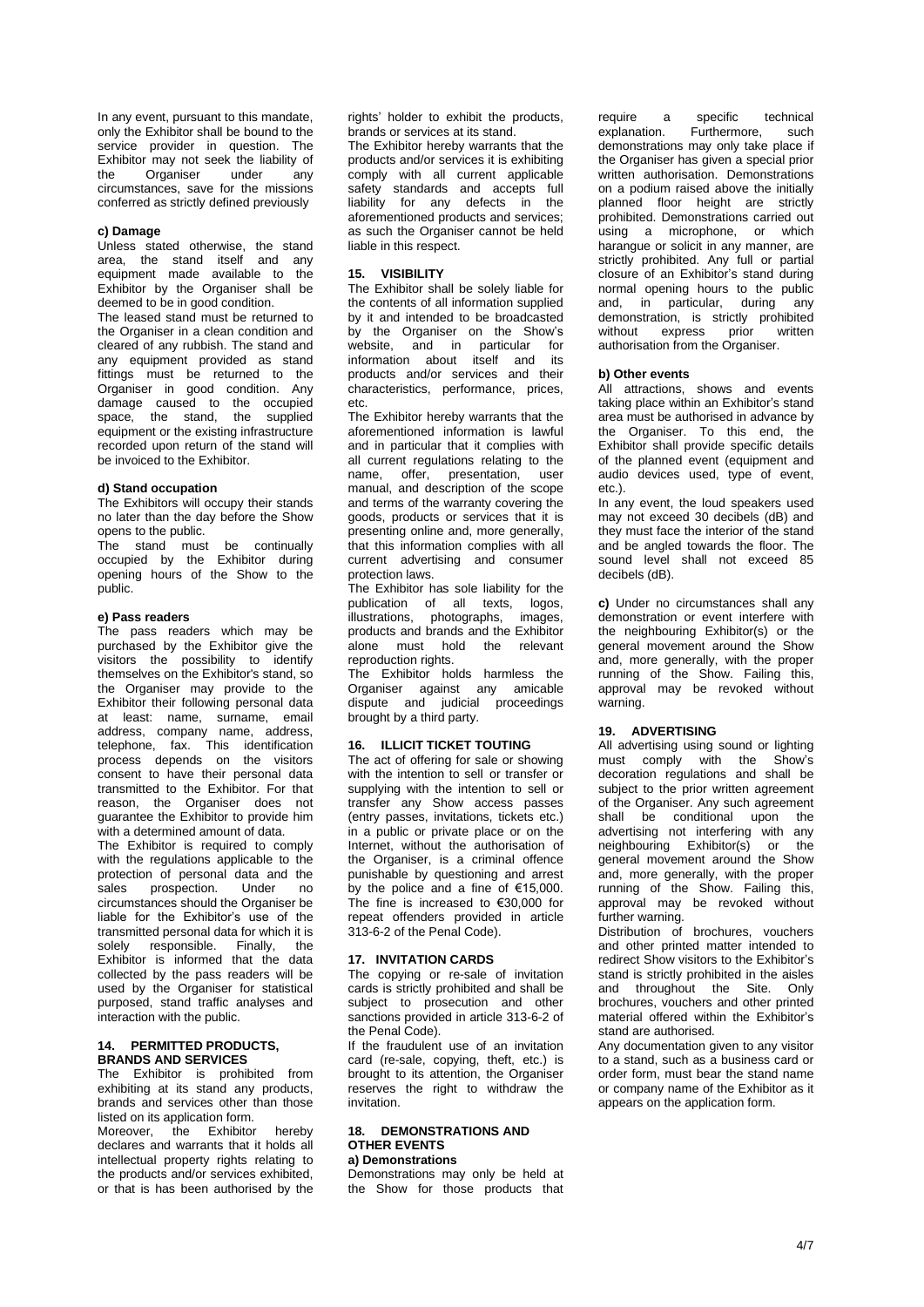### **20. BUSINESS PRACTICES / ABSENCE OF A RIGHT TO WITHDRAWAL / UNFAIR COMPETITION**

The French Consumer Code expressly prohibits sales at a premium (Article L 121-19 of the Consumer Code), sales at loss (Article L 442-2 of the Commercial Code), pyramid selling (Article L 121-15 of the Consumer Code), tying sales (Article L 121-11 of the Consumer Code) and false sales. Any auctions must be in compliance

with current legislation. The Exhibitor will explain to consumers that any purchases made at the Show, other than those subject to a consumer credit agreement (Article L312-18 of the Consumer Code) and those arising from a personal invitation to come to the stand to receive a gift, do not enjoy the right to cancel the purchase. As a result, in the contract proposals made at the Show, the Exhibitor will mention the absence of a cancellation period in clear, legible terms contained in box set apart (Article L 224-59 of the Consumer Code).

Consumers do not benefit from the right of withdrawal for any contract signed with Exhibitors performing their activity under normal conditions as defined in article L 221-1 of the Consumer Code, meaning under normal conditions in accordance with the Terms and Conditions and the General Rules for Commercial Events.

The Exhibitor is hereby expressly prohibited, for the entire period of the Show, from engaging in acts of unfair competition such as conducting surveys and distributing advertising items outside its stand area, where such surveys or distribution give rise to the diversion of visitors to the Show in favour of the Exhibitor.

The Exhibitor is obliged to ensure that any agreements it enters into with visitors to the Show are executed in good faith.

In accordance with articles L 612-1 and following of the Consumer Code, the Exhibitor additionally commits to offer to the consumers a mediator in order to solve amicably any dispute arising between them.

### **21. COUNTERFEIT ITEMS**

The Exhibitor will personally ensure the protection of all intellectual/industrial property rights related to the materials, products, services and brands exhibited in accordance with any applicable current legislation and regulatory provisions, and the Organiser shall not be held liable for any failure to comply, particularly in the event of a dispute with another Exhibitor or a visitor to the Show.

In the event that a competent court finds that the Exhibitor has breached the provisions of the present clause, the Organiser reserves the right to

oblige the Exhibitor to comply with any stipulations made in the court's findings.

Failing that, the Organiser reserves the right to refuse entry to the Exhibitor or to enforce any sanctions referred to in the Terms and Conditions without the Exhibitor having the right to claim any compensation.

#### **22. PHOTOS/BRANDS**

The Exhibitor, for no charge, expressly authorises the Organiser and the Comexposium Group to:

• take, should they wish to do so, photos and/or videos featuring the Exhibitor and/or members of its team, as well as any products exhibited at its stand,

• use any such images freely on all media and in particular for the purposes of advertising (including on the internet) in France and worldwide for a period of five (5) years beginning from the date of its application form,

• cite and reproduce, for no charge, its trade mark and company name as a commercial reference for the purposes of communication on any media (including the internet) in France and worldwide for a period of five (5) years beginning from the date of its application form.

• Where applicable, represent, broadcast, reproduce, adapt, record, edit, translate, use, exploit at no cost the materials provided by the Exhibitor during the Show which the latter certifies being the owner of the copyrights or certifies having received all the required authorisations from the owner of the copyrights, and also the interventions of the Exhibitors for the purposes of communication on any media (including the internet) in France and worldwide for a period of five (5) years beginning from the date of its application form.

Any Exhibitor who does not wish for all or part of their stand or any elements thereon (logo, trade mark, model) or any members of their team to appear in photographs or films and/or on the Internet by way of advertising material promoting the Show, must advise the Organiser of this in writing before the beginning of the Show.

Furthermore, any Exhibitor wishing to take photographs of the Show must inform the Organiser in writing beforehand. Given this, the Exhibitor will personally ensure it possesses all necessary authorisations to take photographs at the Show and is exclusively responsible for complying with any image rights enjoyed by Exhibitors, public or any other participant to the Show.

# **23. CATALOGUE**

Only the Organiser is authorised to publish, have re-published and distribute the Show catalogue. All information required by the catalogue publishing team will be supplied by the

Exhibitors, who remain responsible for it. Under no circumstances will the Organiser be liable for any omissions or reproduction, composition or other errors that may occur.

### **24. PRACTICAL INFORMATION**

All information about the details of the Exhibitor's participation in the Show can be viewed in the Exhibitors' Space, accessible from the Show's website.

#### *25.* **CANCELLATION OR POSTPONEMENT OF THE SHOW DUE TO A FORCE MAJEURE EVENT**

In the event of force majeure, preventing the holding of the Show under the initial terms, the Organiser will have the authority to cancel, modify the date, the duration of the Show and/or the Site, decide its extension or its early closure or adapt the Show to the circumstances without the Exhibitors being entitled to claim any compensation whatsoever.

For the purposes of these Terms and Conditions, will be considered as force majeure ("Force Majeure") the following events :

➢ Any event qualifying as force majeure within the meaning of article 1218 of the French Civil Code, and

➢ Any event or situation, whether or not it meets the conditions of force majeure within the meaning of article 1218 of the French Civil Code, which makes it impossible to operate the Site and/or to hold the Show or involves risks of disturbance or disorders likely to seriously affect the organisation and the smooth running of the Show or the safety of goods and persons (provided that it is not due to a fault or negligence on the part of the Organiser) such as :

- fire, explosion, flood, storm, lightning, natural disaster ;
- riots, strikes, wars, acts of terrorism
- or actual threat of terrorism ; actual risk to the safety of persons and property ;
- epidemics and/or health emergencies, and/or health crises or actual health risks ;
- deterioration of technical equipment making it impossible to operate the Site or compromising the smooth running of the Show ;
- supply problems regarding consumable materials ;
- administrative decision to close the Site and/or to prohibit the holding of the Show, requisition, or decision of a third party binding on the Organiser.

In the event of Force Majeure, the Organiser will immediately notify the Exhibitors.

In the event of a cancellation of the Show due to a Force Majeure event, the amounts received by the Organiser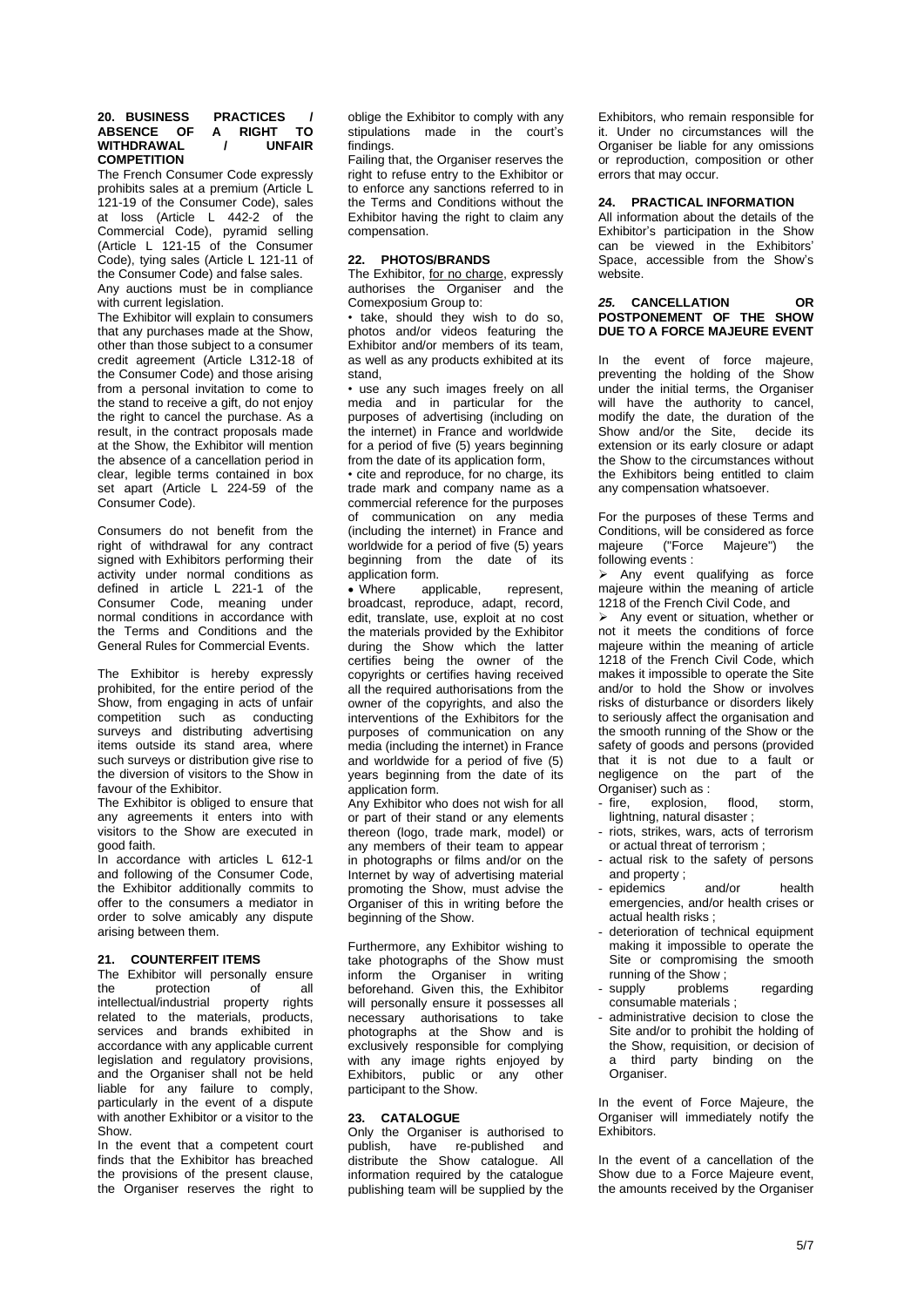will be refunded to the Exhibitors, after deduction of a proportion of the costs and expenses incurred by the Organiser for the holding of the Show (in particular, those relating to administrative costs, organisation, promotion and the conduct of the Show).

The amount refunded to each Exhibitor is calculated in proportion to the price paid by each Exhibitor for its participation in the Show.

In the event of postponement of the Show to a later date and/or to a different Site, in the event of a change in the duration and/or opening and closing procedures of the Show or in the event of adaptation of the Show due to Force Majeure, the amount of the deposit or participation fee paid by the Exhibitor will be retained by the Organiser for its participation in the postponed Show, and the Exhibitor remains liable to pay the full amount due for its participation in the postponed Show in accordance with the terms of payment as amended *mutatis mutandis*. The Exhibitor is not entitled to claim, under any circumstances, reimbursement of any amount paid or any compensation whatsoever.

### **26. UNFORESEEABILITY**

In the event of a change of circumstances unforeseeable at the time of the conclusion of the contract, making its performance excessively onerous for COMEXPOSIUM, the Organiser reserves its right to cancel the Show or to modify, prior to the Show, the date, the Site, the duration of the Show, as well as the opening and closing hours of the Site which will host the Show.

These modifications shall not substantially alter the format of the Show and shall be notified to the Exhibitor with reasonable notice.

In the event of cancellation of the Show under the conditions of this article, the amounts received by the Organiser will be refunded to the Exhibitors, without the Exhibitors being entitled to claim any compensation whatsoever.

In the event of a modification of the Show or the conditions of organisation as provided for in this article, the amount of the deposit or the participation fees paid by the Exhibitor will be retained by the Organiser for the participation of the Exhibitor in the Show as modified and the Exhibitor remains liable to pay the full amount due for its participation in the Show in accordance with the terms of payment as amended *mutatis mutandis*. Exhibitors are neither allowed to demand a partial or total refund of the amount of the participation fee nor to claim any compensation whatsoever.

Article 1195 of the French Civil Code, relating to unforeseeable changes of circumstances, does not apply to these Terms and Conditions and to any contract entered into between the Organiser and the Exhibitor on the basis of these Terms and conditions. The Organiser and the Exhibitor<br>declare that the Contractual Contractual documents contain the provisions that they have deemed sufficient and necessary to deal with such changes, including the provisions of this Article 26 , and that, for the rest, they agree to bear the risk of changes as referred to in Article 1195 of the French Civil Code. Each party expressly waives the right to invoke the provisions of Article 1195 of the French Civil Code, and all rights it might have benefited under that article.

### **27. PERSONAL DATA**

The Organiser, as data controller, processes the Exhibitor's personal data in order to manage its application to participate in the Show and its business relationship with the Organiser in accordance with these General Terms and Conditions of Participation

Said information and personal data will also be processed for security purposes in order to comply with legal and regulatory obligations, as well as to enable the Organiser to improve and personalize the services that it offers.

Depending on the choices made by the Exhibitor on its application form, the Exhibitor may also receive, by any communications channel, business proposals and news on the Organiser's activities and services.

The Exhibitor's personal data may be processed, on the basis of the consent (which he may withdraw at any time) in order to communicate to him business proposals and news about other Comexposium Group events and/or their partners, by any communications channel.

Only the Organiser's in-house teams and the service providers that it has authorized in connection with the organization and management of the Show will have access to the Exhibitor's personal data. If applicable, these data can be communicated to third parties, according to the Exhibitor's choice (the Organiser's partners / Comexposium Group Companies).

The Exhibitor is informed that, for the purposes of the Show's organization and management, certain service providers located in Qatar will have<br>knowledge of the Exhibitor's knowledge of the identification data This transfer of data outside the European Union is necessary in order for the Organiser to perform its obligations under these General Terms and Conditions of Participation.

The personal data that must necessarily be provided are indicated as such on the application form and are necessary for the conclusion and performance of the contract between the Exhibitor and the Organiser. The Organiser will not be able to process the Exhibitor's requests without said data.

In accordance with the applicable regulations, the Exhibitor has a right of access, a right of rectification, a right to object to the processing of its data, a right to delete data and to limit its processing and a right regarding the portability of its data. The Exhibitor may exercise these rights at any time by writing to the company *Comexposium Security – Milipol Qatar – 70 avenue du general de Gaulle – 92058 Paris la Defense Cedex* or by email at privacy@comexposium.com. Finally, the Exhibitor has the right to lodge a complaint with France's<br>Commission nationale de Commission l'informatique et des libertés (the "Cnil").

The Exhibitor's personal data will be kept for the duration of its commercial relationship with the Organiser and then for a period of three sessions from the date on which the Exhibitor most recently expressed an interest.

The data needed to establish proof of the said relationship, the data needed to comply with these General Terms and Conditions of Participation and the data needed in order for the Organiser to comply with its legal and regulatory obligations shall be kept in accordance with provisions in force.

### **28. SUBSTITUTION OPTION**

As part of the execution hereof, the Organiser may at any time be free to: - be replaced by any company from the Comexposium Group to which it belongs, understood as referring to any controlling, controlled by or placed under the same control as the Organiser (as defined by Article L 233- 3 of the Commercial Code), or

- assign or transfer, in any way and to any person of its choice, the rights and obligations ensuing from these Terms and Conditions, namely in the event of sale or lease management of the Show's business assets.

It is expressly agreed that this transfer and substitution will not alter the application to participate in the Show, which the Exhibitor will uphold.

#### **29. COMPLIANCE**

The Exhibitor shall abide by all applicable legal requirements governing the duties (especially the Sapin 2 law, the Foreign Corrupt Practices Act and UK Bribery Act for<br>anticorruption requirements). requirements). obligations, and internal business practices that shall be transmitted to